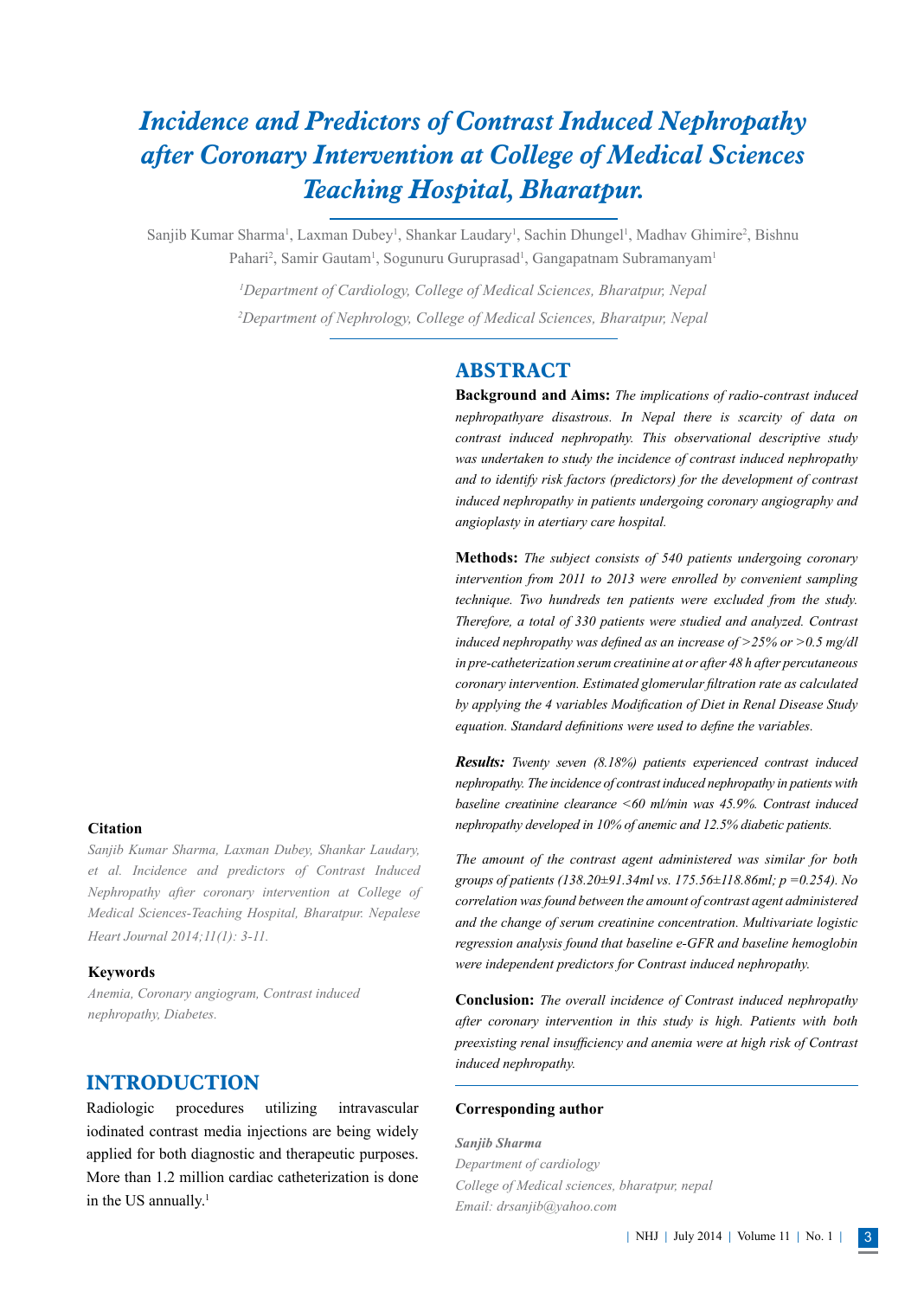Although the incidence of contrast-induced nephropathy (CIN) is low in general population with normal kidney function, it can be much higher in those with predisposing conditions. CIN is the third leading cause of new acute Kidney injury in hospitalized patients<sup>2</sup> and constitutes 11% of all hospital acquired acute kidney injury.3

CIN is generally transient and reversible form of acute kidney injury. However, it has been associated with poor clinical outcome causing considerable in-hospital morbidity and mortality, prolongs the hospital stay, and increases the incidence of chronic end-stage renal disease and the cost of health care.<sup>2, 4, 5, 6</sup> Among all the procedures that uses radio contrast materials for the purpose of diagnosis and therapeutics, coronary angiography and percutaneous coronary interventions (PCI) are associated with higher risk of CIN.<sup>3</sup>

In Nepal, prevalence of cardiovascular disease and its risk factors are high.<sup>7</sup> It is expected that the increasing disease burden will lead to increasing diagnostic and therapeutic cardiac interventions exposing patients to contrast media. Recognizing which of our patients are at high risk and have the potential for contrast-induced acute kidney injury is the key to improve outcomes of these patients. In this regards identification of risk factors for CIN in Nepalese population undergoing coronary angiogram/PCI will help risk stratification and help undertake preventive measures for CIN. In this background this cross sectional observational hospital based descriptive study was undertaken to study the incidence of CIN and to identify risk factors (predictors) for the development of CIN in patients undergoing catheterization in CMS-TH, Bharatpur, Nepal.

# **METHODS**

## **Study Population**

A total of 540 patients undergoing coronary angiogram/PCI from 2011 to 2013 were enrolled in the study by convenient sampling technique. Two hundred ten patients were excluded from the study due either due to non-availability of follow up data of serum creatinine, lost to follow up or death of the patients before completion of the study period. Therefore, a total of 330 patients who underwent elective or emergency coronary interventional procedure were enrolled. All patients received evidence based standard pre and post procedural care as per Guideline directed medical management. All patients provided written informed

consent for cardiac catheterization and PCI and for the data collection related to CIN for the study. Patients were excluded from the study if they did not provide the consent. Institutional ethical review committee approved the study.

## **Study Protocol**

Percutaneous femoral arterial catheterization was the most widely used vascular access technique. Patients received a bolus of 2500 unfractionated heparin before the diagnostic procedure and additional 100 IU per kg body weight before the intervention, if done. The absolute amount of contrast media was recorded after each procedure. Laboratory data including pre- and post-procedural serum creatinine, glucose, serum sodium, serum potassium, and baseline hemoglobin were collected. Serum creatinine values were measured before the procedure for the baseline value and at 24 hours, 48 hours and 2 weeks. Serum creatinine was measured by Jaffe's reaction method in automatic biochemistry analyzer.

If a patient developed CIN, appropriate measure to treat either conservatively or by dialysis support was done. Decision was made in consultations with nephrologist.

## **Clinical Definitions**

Contrast-induced nephropathy was defined as an increase of  $>25\%$  or  $>0.5$  mg/dl in pre-PCI serum creatinine at or after 48 h after PCI. $8.9$  Chronic kidney disease,  $9$  hypotension,  $10$ anemia,<sup>11</sup> myocardial infarction,<sup>12</sup> hypertension,<sup>13</sup> cardiogenic shock,<sup>14</sup> diabetes mellitus,<sup>15</sup> hypercholesterolemia,<sup>16</sup> and unstable angina<sup>17</sup> were defined as per standard definitions.

# **STATISTICAL ANALYSIS**

Data were entered on MS XP sheet and then was converted to SPSS PC+ 16 version for statistical analysis. Continuous variables are expressed as mean, standard deviation (SD), and categorical data were presented as absolute values and percentages. T-test and ANOVA with post sheffe test were used for parametric comparison. Mann-Whitney U and Kruskal-Walli test were used for nonparametric comparison. Chi-square or the Fisher exact tests were used for comparison of categorical variables as required. Correlations between the amount of contrast agent administered and the change of serum creatinine concentration were evaluated with Pearsson's correlation coefficient. Multivariate predictors of CIN were identified by logistic regression using stepwise selection with entry and exit criteria of  $p < 0.1$ . A two-sided 95% confidence interval (CI) was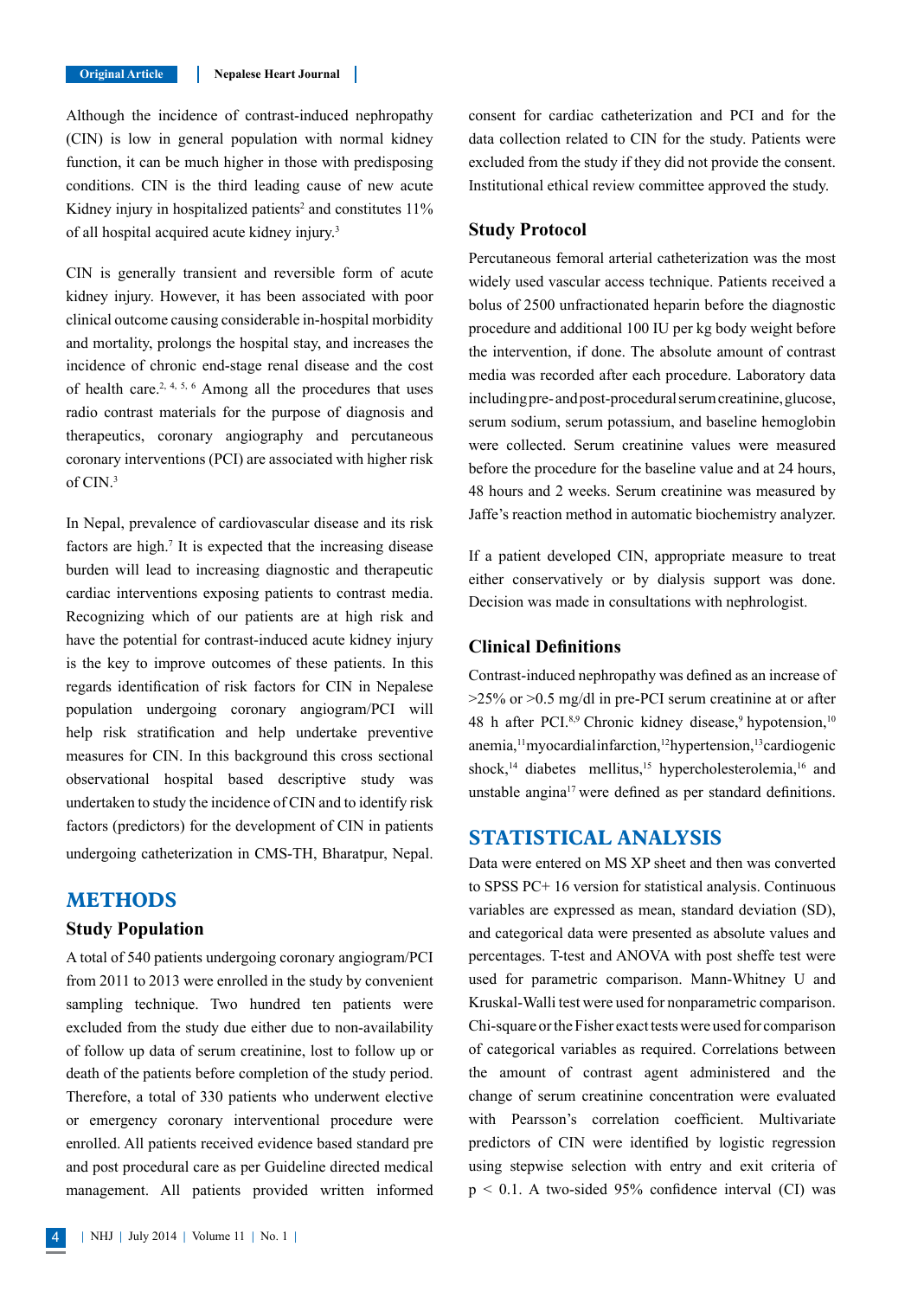constructed around the point estimate of the odds ratio (OR). The variables chosen by the model included all the potential confounding variables. All hypothesis testing was two tailed. A p value < 0.05 was considered as statistically significant.

# **RESULTS**

The baseline clinical characteristics of study population are given in Table 1.

|           |  | <b>Table 1.</b> Baseline characteristics of study population |  |  |
|-----------|--|--------------------------------------------------------------|--|--|
| $(n=330)$ |  |                                                              |  |  |

| <b>Characteristics</b>   | Male $(n=222)$      | <b>Female</b><br>$(n=108)$    | $\mathbf{p}$<br>value |
|--------------------------|---------------------|-------------------------------|-----------------------|
| Age $(\pm SD)$           | $41(\pm 49.4)$      | $36(\pm 48.7)$                | 0.655                 |
| BMI $(Kg/M^2)$           | $24.47(\pm 3.37)$   | $25.04(\pm 3.39)$             | 0.552                 |
|                          | <25                 | 121                           | 60                    |
|                          | $>25-29.9$          | 98                            | 34                    |
|                          | >30                 | 12                            | 5                     |
| <b>Systolic BP</b>       | $137.69(\pm 19.92)$ | $138.53(\pm 20.52)$<br>(mmHg) |                       |
| Diastolic BP             | $80.59(\pm 9.87)$   | $81.88(\pm 12.95)$<br>(mmHg)  |                       |
| Hypertension             | 98                  | 55                            | 0.213                 |
| Anemia                   | 99                  | 21                            | 0.012                 |
| <b>Acute STEMI</b>       | 90                  | 60                            | 0.786                 |
| Acute non-STEMI          | 17                  | 7                             |                       |
| Unstable angina          | 37                  | 11                            | 0.715                 |
| <b>Stable CAD</b>        | 15                  | 9                             | 0.344                 |
| <b>Diabetes Mellitus</b> | 45                  | 27                            | 0.748                 |
| Hypercholesterimia       | 31                  | 26                            | 0.179                 |
| <b>CKD</b>               | 19                  | 8                             | 0.074                 |

# *SEMI: ST Elevation myocardial infarction, CAD: Coronary artery disease*

Out of 330 patients who underwent cardiac catheterization, 27 (8.18%) patient developed CIN after angiogram/PCI. The mean amount of contrast medium administered in the CIN group was  $175.56\pm118.86$  ml. In these patients, the mean serum-creatinine level increased from 1.36mg /dl to 2.5mg/dl. The mean difference in serum creatinine was 1.45mg/dl. The characteristics of the patients who develop CIN were older, diabetic, had lower e-GFR and a higher incidence of anemia and baseline creatinine.

The baseline mean serum creatinine of patients without CIN and who developed CIN were 0.926±0.317 mg/dL and  $1.29 \pm 0.460$  mg/dL respectively. Similarly e-GFR was 89.24±27.3 ml/min in patient without CIN and 62.44± 25.08 ml/min patients with CIN.

There was no difference in baseline medications in patients with or without CIN. The concomitant medications administered were statin, aspirin, beta-blocker and ACE inhibitors.

Almost all patients received low molecular weight contrast media, either Iohexol or Ioversol. Few patients received iso-osmolar contrast Iodixanol (n=35). Coronary angiogram revealed that 51 (15.45%) patients had triple vessels disease. Double vessel and single vessels disease was observed in 44 (13.33%) and 106(32.12%) patients. Normal coronary angiogram was recorded in 91(28.18%). Percutaneous coronary intervention was performed in 117 (35.45%) patients.

Amount of contrast agent administered for the CIN group and the non-CIN group was similar (175.56±118.86 ml vs. 138.20 $\pm$ 91.34 ml; p = 0.254). There was also no significant difference of proportion in diagnostic procedure, PCI and emergency cases for the CIN group and the non-CIN group.

#### **Subgroup Analysis**

#### *Elderly Patients (≥ 70 years):*

A total of 72 patients were aged 70 years and above. The incident of CIN in elderly was 12.5% and that of age below 70 years was 6.97%. The difference was statistically significant (p=0.01).

#### *Diabetes mellitus*

The incidence of CIN in diabetic patients was higher than non-diabetic population and it was statistically significant (12.5% in diabetes Vs. 6.97% in no-diabetic patients, p=0.01).

Due to relatively small number of patients in diabetes with pre-existing renal impairment size it was not possible to stratify the incidence of CIN in patients with preexisting renal dysfunction in diabetics to that diabetes without preexisting renal dysfunction.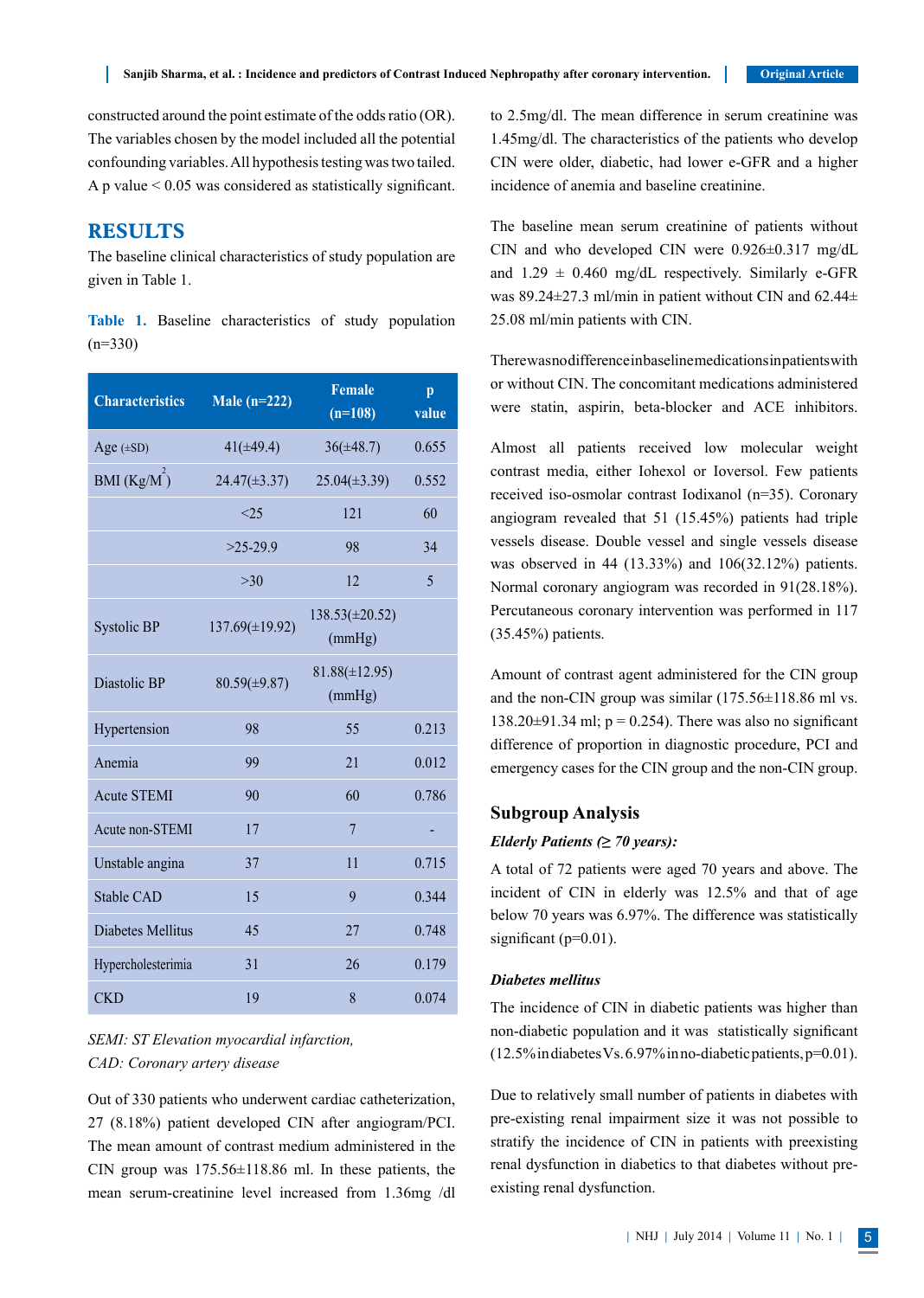### *Preexisting impairment of renal function*

The incidence of CIN in patients with preexisting impairment of renal function (baseline creatinine clearance  $< 60$  ml/min) was 45.45% vs. 4.04% in patients with baseline creatinine clearance  $\geq 60$  ml/min ( $p \leq 0.001$ ). There was no difference regarding the amount of contrast agent administered between patients with different baseline creatinine clearance.

#### *PCI group*

The incidence of CIN was similar for the PCI and non-PCI subgroup  $(2.7\% \text{ vs. } 3.0\%; \text{ p} = 0.65)$ . In addition, the incidence of CIN in elective cases and in emergency cases also showed no significant difference (2.9 % vs. 2.6  $\%$ ; p = 0.69).

#### *Anemia group*

Out of 120 anemic patients, 12 (10%) patients developed CIN. The incidence of CIN in anemic patients was significantly higher than in non-anemic patients (10% vs. 7.14%;  $p < 0.001$ ).

#### *Multivariate Logistic Regression Analysis*

Variables included in the first step of the multivariate analysis were age, sex, BMI, systolic blood pressure, diastolic blood pressure, arterial hypertension, hypercholesterolemia, LVEF, presence of coronary artery disease, presence of diabetes mellitus, STEMI, unstable angina, PCI, baseline e-GFR, amount of contrast agent administered, serum sodium, serum potassium, glucose level, hemoglobin level and ACE inhibitor medication.

Anemia was an independent predictor of CIN (OR 1.84, 95%CI 1.459 to 2.86,  $p < 0.001$ ) when it was introduced into the multivariate model. The relative risk (RR) for the CIN after exposure of contrast agent was significant for baseline e-GFR < 60 ml/min (RR 3.68, 95% CI 2.876 to 6.392, p < 0.001) and anemia (RR 1.84, 95% CI 1.49 to 2.086,  $p < 0.001$ ).

# **DISCUSSION**

Contrast-induced nephropathy represents the third cause of in-hospital renal function deterioration.<sup>4</sup> CIN is also a possible complication after coronary diagnostic and interventional procedures. In fact, renal dysfunction is a common and serious consequence following diagnostic and interventional coronary procedures. With increasing

number of diagnostic and therapeutic catheterizations each year, particularly among patients who may have serious conditions predisposing to CIN, the incidence of CIN will continuously increase. Identification of the risk factors for the development of CIN in our contest may provide a window to identify risk group population for development of CIN. The ability of effective prevention of CIN in highrisk patients will provide significant public health benefits, which would potentially reduce the in-hospital mortality rate, the length of hospital stay and the subsequent use of chronic hemodialysis.

The comparison of incidence of CIN after angiography with other large studies is given in Table 2.

The incidence of CIN in patients undergoing PCI in our study was 8.18% which was much higher than the results of Rihalet al.<sup>18.</sup> The incidence of CIN in patients with impaired renal function (e-GFR <60ml/min) was higher than those with preserved renal function  $(45.45 \% \text{ vs. } 4.04\%)$ . This was consistent with previous studies, which suggested a higher incidence of CIN in patients with greater reduction in renal function.<sup>18, 21, 22</sup> In a series of 7,586 patients undergoing cardiac catheterization, Rihal et al.<sup>18</sup> found a low risk  $(2.4)$ %) of CIN in patients with normal renal function, but a high risk (30.6%) in those with serum creatinine levels  $\geq$  $3.0 \text{ mg/dl}$ . Moore et al.<sup>23</sup> demonstrated a high, significant relationship between an increasing baseline level of serum creatinine and the frequency of nephrotoxicity (varying from 2% in those with baseline creatinine of  $\leq$  1.5 mg/dl to 20% in those with levels of  $> 2.5$  mg/dl). However, we had only two patients in severe renal impairment category (e-GFR <30ml/min). Both of the patients did not develop CIN. They had undergone coronary angiogram only without PCI limiting the amount of contrast exposure to minimum. Patients with severe renal insufficiency (baseline creatinine clearance < 30 ml/min) are usually expected to suffer more. CIN is associated with increased morbidity and mortality, particularly in high-risk patients who underwent percutaneous coronary interventions.<sup>5, 6,18</sup> The in-hospital mortality rate in patients developing renal insufficiency is directly related to the magnitude of the increase in the serum creatinine concentration.<sup>5,24</sup> A study by Marenzi et al demonstrates that CIN is a frequent complication after PCI in AMI even in patients with normal baseline renal function, and is associated with increased in-hospital morbidity, mortality and prolonged hospitalization.<sup>25</sup> Levey et al<sup>6</sup> studied 16,248 patients who underwent radiocontrast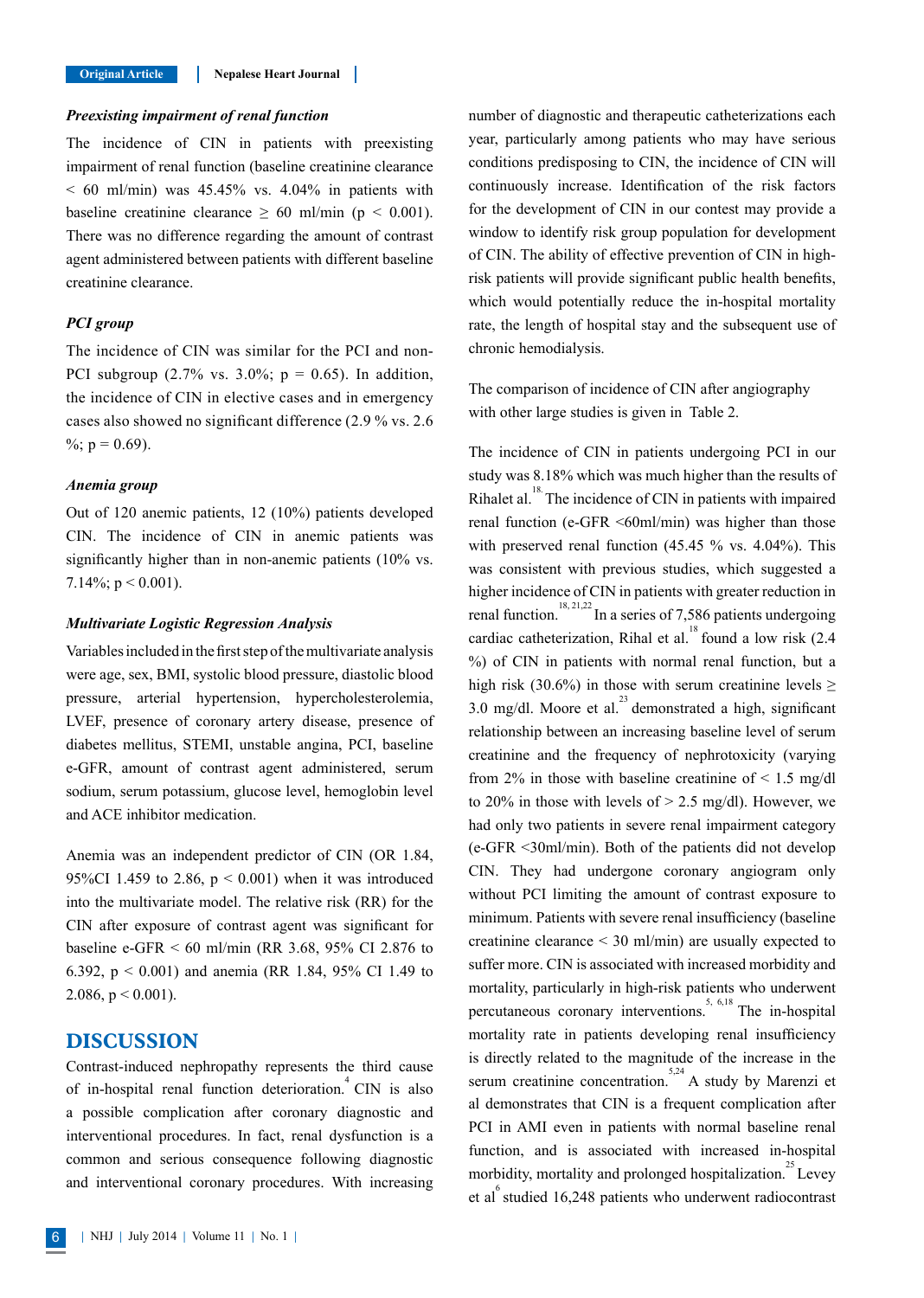| <b>Variables</b>                 | <b>Present study</b>                          | <b>Rihal et al.18</b>                     | Dangas et al.19                                  | Nikolsky et al.20                                  |
|----------------------------------|-----------------------------------------------|-------------------------------------------|--------------------------------------------------|----------------------------------------------------|
| Number of patients               | 330                                           | 7586                                      | 7230                                             | 6773                                               |
| Type of procedure                | Both diagnosis and<br>intervention            | Coronary<br>intervention                  | Coronary<br>intervention                         | Coronary<br>intervention                           |
| <b>Contrast Osmolality</b>       | Low and few iso-<br>osmolar                   | Low                                       | Low                                              | Low                                                |
| Volume of contrast (ml)          | 156.88+105.1                                  | $292+139$                                 | $285+154$                                        | $273 + 123$                                        |
| Definition of CIN                | Increase in creatinine of<br>0.5 mg/dl or 25% | Increase in<br>creatinine of 0.5<br>mg/dl | Increase in<br>creatinine of 0.5<br>mg/dl or 25% | Inrease in creatinine<br>of 0.5 mg/dl or $25%$     |
| Incidence of CIN                 | 8.18%                                         | 3.3%                                      | 14.8%                                            | 13.9%                                              |
| Independent predictors<br>of CIN | Baseline CrCl (e-GFR)                         | Baseline serum Cr                         | Decreased eGFR                                   | Estimated glomerular<br>filtration rate            |
|                                  | Anemia                                        | <b>AMI</b>                                | Periprocedural<br>hypotension                    | $(10 \text{ ml/min}/1.73 \text{ m2})$<br>decrease) |
|                                  |                                               | Shock                                     | Higher contrast<br>agent volumes                 | <b>Baseline</b> hematocrit                         |
|                                  |                                               |                                           |                                                  | Volume of contrast<br>media                        |
|                                  |                                               | Volume of contrast                        | Lower baseline<br>hematocrit                     | (increase by 100 ml)                               |
|                                  |                                               | Agent<br>administered                     | <b>Diabetes</b>                                  | Hypotension                                        |
|                                  |                                               |                                           | Pulmonary edema<br>at presentation               | Diabetes mellitus                                  |
|                                  |                                               |                                           | Intra-aortic<br>balloon pump use                 | Hypertension                                       |
|                                  |                                               |                                           | LVEF<40%                                         | LVEF<40%                                           |

**Table 2:** Comparison of incidence of CIN after coronary angiography/PCI

procedures and found that the mortality rate in patents without renal failure was 7%, compared with 34% in those with renal failure. These data suggest that the development of CIN is highly correlated with death during the index hospitalization as well as during long-term follow-up.

#### *CIN in elderly (>70 years) Patients*

In this study, the incidence of CIN in patient's  $\geq$  70 years was 12.5%. The result was consistent with the finding of McCullough et al.<sup>5</sup> Study by Marenzi et al. and Cigarroa et al.<sup>25, 26</sup> reported  $\geq$  70 years of age appeared to be an independent predictor of CIN. Rich and Crecelius<sup>27</sup> reported an incidence of CIN in patients of the same age group to be 11%. The reasons for this higher risk of CIN have not been studied but are probably multifactorial, including age-related changes in renal function, the presence of multivessel disease, and more difficult vascular access due to tortuosity and calcification of the vessels requiring relatively large amounts of contrast.

## *CIN in Diabetes Mellitus*

Besides preexisting impairment of renal function, diabetes mellitus is another well-recognized risk factor for CIN. Clinically important CIN usually occurs in subset of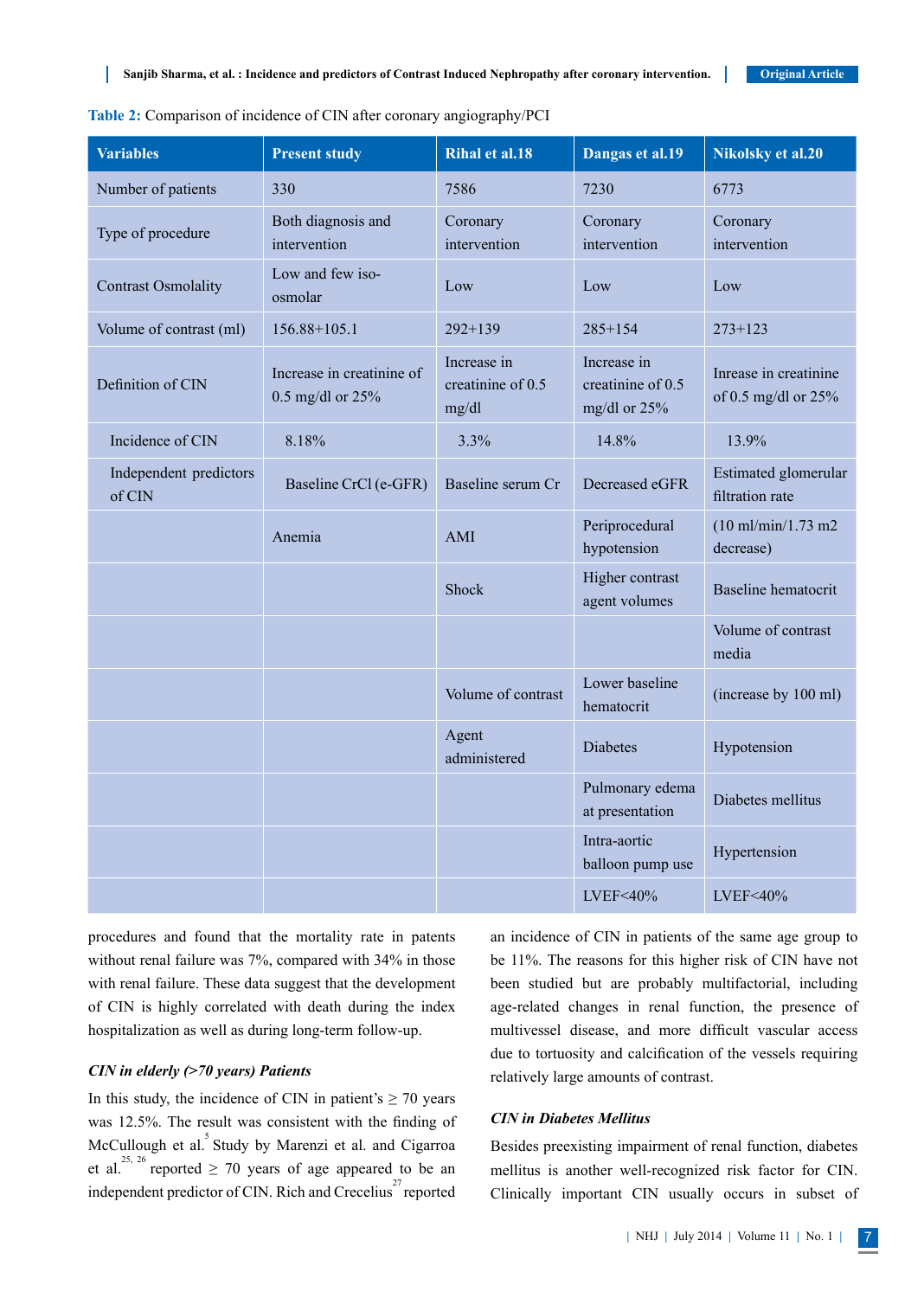diabetics who have underlying renal insufficiency.<sup>10, 18</sup> In the present study, the diabetes alone was an independent risk factor for the development of CIN. The incidence of CIN in patients with preexisting renal dysfunction was very high in both diabetic and non diabetic. As the numbers of patients were small (9 in diabetics and 20 in nodiabetic with e-GFR <60ml/min), the inference may not be valid and it is advisable to conduct a study with appropriate sample size for definite conclusion to make. Mehran et al. $\frac{10}{10}$  showed that in diabetics with preserved renal function and absence of other risk factors, the rate of CIN was comparable to that in a healthy population. Lautin et al.<sup>28</sup> reported that the incidence of CIN was rather low (2%) in patients with neither diabetes nor azotemia, but significantly higher (16%) in individual patients with diabetes but preserved renal function, and much higher (38%) in patients who had both diabetes and azotemia. In a large study of 1,196 patients, $\frac{29}{3}$  the incidence of CIN associated with the administration of low-osmolar contrast medium in patients with normal renal function was 7.2% in diabetic patients and 8.5% in nondiabetics. In a study of 1,826 consecutive patients undergoing coronary intervention, McCullough et al.<sup>30</sup> concluded that diabetes mellitus is one of the strongest predictors of acute renal failure after coronary intervention. Some literatures<sup>5, 31</sup> have been inconsistent with respect to diabetes as strong risk factors for CIN after PCI. Rihal et al.<sup>18</sup> have shown in a large scale study of 7,586 patients who underwent percutaneous transluminal coronary interventions at the Mayo clinic that diabetes increases the risk of CIN in patients with baseline serum creatinine (SCr) < 2.0 mg/dl (3.7% vs. 2.0 % from 0 to 1.1 mg/dl SCr, p = 0.005; 4.5% vs. 1.9% from 1.2 to 1.9 mg/dl SCr,  $p < 0.001$ ), but not in patients with SCr  $> 2.0$ mg/dl before the procedure.

#### *CIN in Preexisting Impairment of Renal Function*

Multivariate logistic regression analysis confirmed that baseline creatinine clearance was an independent risk factor for CIN in the study population. This result was consistent with other studies.<sup>19, 30</sup> Rihal et al.<sup>18</sup> used multivariate analysis; baseline serum creatinine was identified as an independent predictor of CIN. In multivariate analysis by McCullough et al.30 creatinine clearance is an independent predictor of CIN requiring dialysis after coronary intervention. Renal function deterioration after exposure to contrast medium is common in patients with impaired renal function.<sup>27</sup> McCullough et al.<sup>30</sup> found that creatinine clearance of 30ml/

min or less markedly increased the incidence and severity of CIN. The renal function deterioration is an important predictor of in-hospital mortality. Dangaset al.<sup>19</sup> found CIN was one of the most powerful predictors of 1-year mortality in patients with preexisting chronic kidney disease or preserved eGFR.

#### *CIN in Patients with Anemia*

Anemia has been incorporated as risk factor for development of CIN. Our study demonstrated that presence of anemia was an independent risk factor for contrast-induced nephropathy. When anemia was introduced into the multivariate model it was an independent predictor of CIN. This finding paralleled the clinical trial finding of Nikolsky et al.<sup>20</sup> who found that lower baseline hematocrit was an independent predictor of contrast-induced nephropathy, each 3% decrease in baseline hematocrit resulted in significant increase in the odds of contrast-induced nephropathy in patients with and without chronic kidney disease. Among 7,230 consecutive patients after percutaneous coronary interventions, Dangas and colleagues<sup>20</sup> showed that decreased eGFRs and lower baseline hematocrit were most significant independent predictors of CIN in patients with chronic kidney disease.

In the present study, the incidence of CIN in patients with anemia was 10% and without anemia was 7.14%. In this patients with anemia were older than non-anemic group. This was possibly the mechanism to explain an association between anemia and higher incidence of CIN. Kim et al.<sup>32</sup> reported that contrast media could increase oxygen affinity of hemoglobin, so oxygen delivery to the peripheral tissues might be impaired. Local renal hypoxia can be more aggravated in patients with low hemoglobin after exposure to contrast media, hence the combination of contrast-induced vasoconstriction and anemia may decrease oxygen delivery sufficiently to cause renal medullary hypoxia. Thus, it is intuitive that anemia may play a role in CIN risk. Nikolsky and colleagues<sup>20</sup> demonstrated that patients with the lowest eGFR and hematocrit had the highest rates of CIN. The threshold hematocrit at which the risk of CIN increased was < 41.2% in men and < 34.4% in women. Anemia-induced deterioration of renal ischemia and hypoxia may be one reason for the higher incidence of CIN in anemic patients.

#### *Role of Contrast Media*

There is a debate whether the quantity of contrast agent predicts the degree of renal dysfunction. Some studies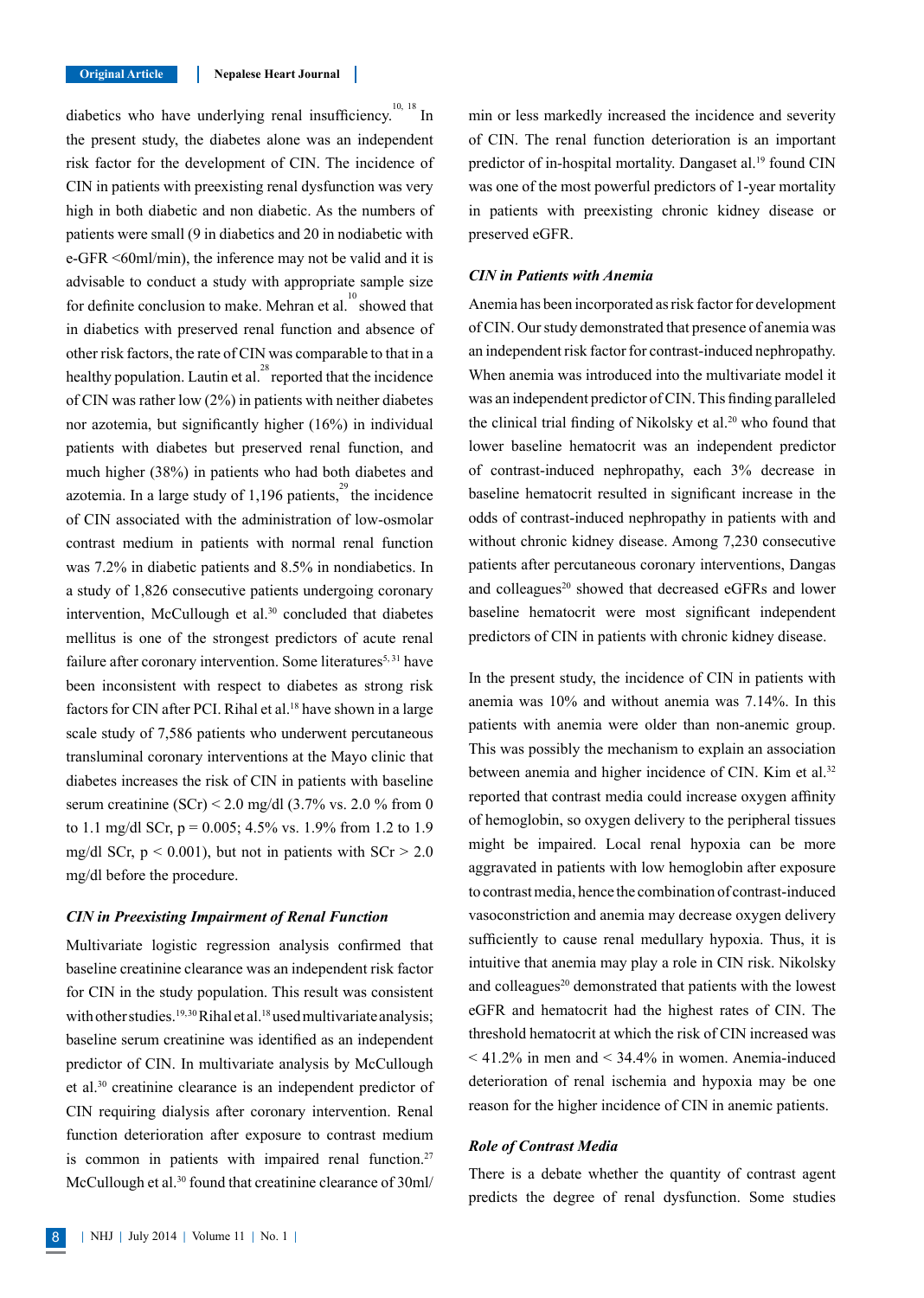reported no relationship between the amount of contrast material and the occurrence of renal function deterioration, whereas others suggested a direct correlation.<sup>5, 18</sup> Neither in the entire study population nor in any subgroup was the amount of contrast agent administered an independent predictor of CIN in the present study. The amount of the contrast agent was similar for CIN and non-CIN patients. No correlation was observed between the amount of contrast agent administered and the change of serum creatinine concentration. In patients with different baseline creatinine clearance, the amount of contrast agent administered in CIN patients did not show any difference when compared to non-CIN patients. However, due to limited sample size in subgroup population in present study, it may not be appropriate to definitely conclude that the amount of contrast was not associated with development of CIN in the subgroup of patients. Study with larger population sample is advisable in this regard. There is a general consensus on the use of small dose of contrast agent, and that the avoidance of repetitive, closely spaced studies represents one of the most import recommendations to prevent CIN.33 McCullough et al.<sup>34</sup> found that 100 ml contrast medium was the cutoff dose below which there was no CIN requiring dialysis undergoing coronary angiography. Brigurociet al.<sup>35</sup> identified a volume of 140 ml as the best cutoff value for predicting the occurrence of CIN. These data emphasize the necessity for limiting the amount of contrast dye

# administered when dealing with patients with impaired renal function.

This study has certain limitations. The sample size in the study is relatively small. However, certain risk factors could still be identified in this study. The significant loss to follow up might also have lead to sample selection bias leading inappropriate incidence of CIN.

Because the follow-up assessment time of renal function in our study was at pre-specified, therefore, we might have missed a later (after 48 hours) increase in serum creatinine. This might have resulted in a slight underestimation of CIN.

We calculated e-GFR on the basis of 4 variables MDRD equation. This equation though well validate in western population, the performance of the equation in Nepalese population is not known. This might had influence the categorization of grading of renal function.

# **CONCLUSIONS**

The overall incidence of CIN after cardiac catheterization/ PCI exposure in study populations is high using guidelinebased recommendations for prophylaxis of CIN. Patients with both preexisting renal insufficiency and anemia significantly increase the incidence of CIN. Similarly, elderly populations are at increased risk of developing CIN.

# **REFERENCES**

- 1. Roger VL, Go AS, Lloyd-Jones DM, E.J. Benjamin, J.D. Berry, W.B.Borden, et al American Heart Association Statistics Committee and Stroke Statistics Subcommittee, Heart disease and stroke statistics 2011. Update: A report from the American Heart Association, Circulation 2011; 123: e18–e20. http://dx.doi.org/10.1161/ CIR.0b013e3182009701
- 2. Hou SH, Bushinksy DA, Wish JB, Cohen JJ, Harrington JT. Hospital-acquired renal insufficiency: a prospective study. Am J Med. 1983; 74:243–248. http://dx.doi.org/10.1016/0002- 9343(83)90618-6
- 3. Nask K, Hafeez A, Hous S. Hospital acquired renal insufficiency. AmJ Kidney Dis 2002; 39:930- 936. http://dx.doi.org/10.1053/ajkd.2002.32766
- 4. Guitterez NV, Wolyn R, Rocher LL, et al. Acute renal failure after coronary intervention: incidence, risk factors and relationship to mortality. Am J Med 1997; 103:368-375. http://dx.doi. org/10.1016/S0002-9343(97)00150-2
- 5. Gruberg L, Mintz GS, Mehran R, Gangas G, Lansky AJ, Kent KM,et al. The prognostic implications of further renal function deterioration with 48 h of interventional coronary procedures in patients with pre-existent chronic renal insufficiency. J Am CollCardiol 2000; 36: 1542-1548. http://dx.doi.org/10.1016/S0735- 1097(00)00917-7
- 6. Levy EM, Visoli CM, Horwitz RL. The effect of acute renal failure on mortality. A cohort analysis. J A M A 1996; 275: 1489-1494. http://dx.doi. org/10.1001/jama.1996.03530430033035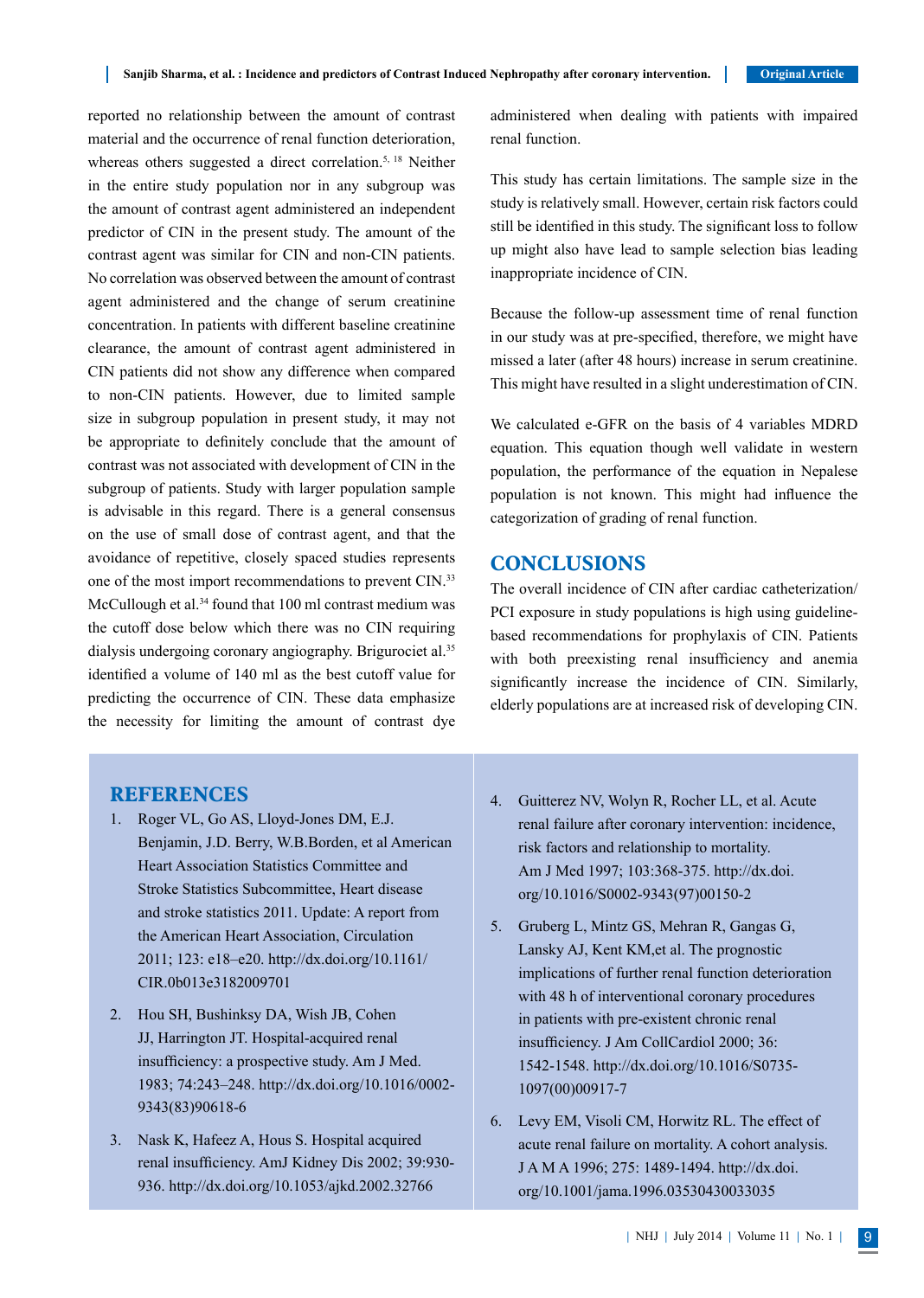- 7. Cravedi P, Sharma SK, Bravo RF, Islam N, Tchokhonelidze I, Ghimire M, et al. Preventing renal and cardiovascular risk by renal function assessment: insights from a cross-sectional study in low-income countries and the USA. BMJ Open 2012; 2: 1-16. http://dx.doi.org/10.1136/ bmjopen-2012-001357
- 8. Stevens MA, McCullough PA, Tobin KJ, Speck JP, Westveer DC, Guido-Allen DA, et al. A prospective randomized trial of prevention measures in patients at high risk for contrast nephropathy: results of the P.R.I.N.C.E. Study: Prevention of Radiocontrast Induced Nephropathy Clinical Evaluation. J Am CollCardiol 1999; 33: 403–411. http://dx.doi. org/10.1016/S0735-1097(98)00574-9
- 9. National Kidney Foundation. K/DOQI: Clinical practice guidelines for chronic kidney disease: evaluation, classification, and stratification. Am J Kidney Dis 2002; 39(2 Suppl 1): S1–266.
- 10. Mehran R, Aymong ED, Nikolsky E, Lasic Z, Iakovou I, FahyM,et al. Simple Risk Score for Prediction of Contrast-Induced Nephropathy After Percutaneous Coronary Intervention Development and Initial Validation. Journal of the Am CollCardiol 2005, 44: 1393-1399.
- 11. Nutritional anemias: report of a WHO Scientific Group. Geneva: World Health Organization, 1968.
- 12. Thygesen K, Alpert JS, White HD, Joint ESC/ ACCF/AHA/WHF Task Force for the Redefinition of Myocardial Infarction. Universal definition of myocardial infarction. Eur Heart J 2007; 28:2525 -2538. http://dx.doi.org/10.1093/eurheartj/ehm355
- 13. AU Chobanian AV, Bakris GL, Black HR, Cushman WC, Green LA, Izzo JL Jr, et al. National Heart, Lung, and Blood Institute Joint National Committee on Prevention, Detection, Evaluation, and Treatment of High Blood Pressure, National High Blood Pressure Education Program Coordinating Committee JAMA. 2003; 289(19): 2560– 2570.
- 14. Reynolds HR, Hochman JS. Cardiogenic shock: current concepts and improving outcomes. Circulation 2008; 117:686- 697. http://dx.doi. org/10.1161/CIRCULATIONAHA.106.613596
- 15. American Diabetes Association. Diagnosis and classification of diabetes mellitus. Diabetes Care 2010; 33 (Suppl 1): S62–S9. http://dx.doi. org/10.2337/dc10-S062
- 16. Expert Panel on Detection, Evaluation, and Treatment of High Blood Cholesterol in Adults. Executive summary of the third report of the National Cholesterol Education Program (NECP) expert panel on education, evaluation, and treatment of high blood cholesterol in adults (adult treatment panel). JAMA 2001; 285:2486-2497. http://dx.doi. org/10.1001/jama.285.19.2486
- 17. Braunwald E: Unstable angina: A classification. Circulation 1989, 80: 410. http://dx.doi. org/10.1161/01.CIR.80.2.410
- 18. Rihal CS, Textor SC, Grill DE, Berger PB, Ting HH, Best PJ, et al. Incidence and prognostic importance of acute renal failure after percutaneous coronary intervention. Circulation 2002; 105: 2259-2264. http://dx.doi.org/10.1161/01. CIR.0000016043.87291.33
- 19. Dangas G, Lakovou I, Nikolsky E, Fashy M, Mintz GS, Moses JW, et al. Contrast induced nephropathy after percutaneous coronary interventions in relation to chronic kidney disease and hemodynamic variables. Am J Cardiol 2005; 95:13- 19. http://dx.doi.org/10.1016/j.amjcard.2004.08.056
- 20. Nikolsky E, Mehran R, LasicZ,Mintz GS, Lansky AJ, NA Y, et al. Low hemotorit predicts contrastindeced nephropathy after percutaneous coronary interventions. Kidney International 2005; 67: 706-713. http://dx.doi.org/10.1111/j.1523- 1755.2005.67131.x
- 21. Heyman SN, Brezis M, Epstein FH, Spokes K, Silva P, Rosen S. Early renal medullary hypoxic injury from radiocontrast and indomethacin. Kidney Int1991;40: 632– 642. http://dx.doi.org/10.1038/ ki.1991.255
- 22. Chamsuddin AA, Kowalik KJ, Bjarnason H, et al. Using a dopamine type 1 a receptor angonist in high-risk patients to ameliorate contrast-associated nephropathy. A J R 2002; 179:591-596.
- 23. Moore RD, Steinberg EP, Powe NR, Brinker JA,